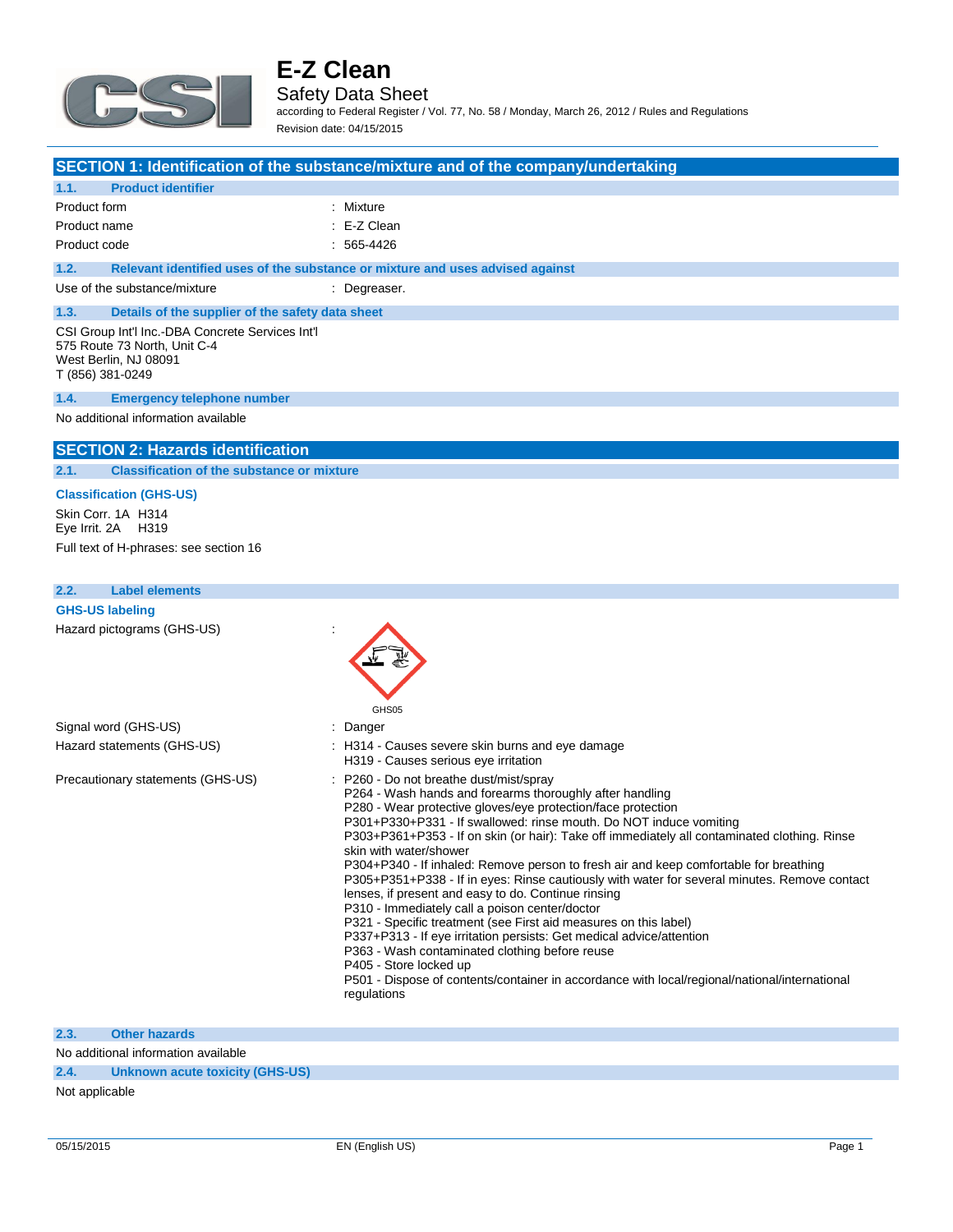J

Safety Data Sheet

according to Federal Register / Vol. 77, No. 58 / Monday, March 26, 2012 / Rules and Regulations

|                | <b>SECTION 3: Composition/information on ingredients</b> |                           |               |                                                              |
|----------------|----------------------------------------------------------|---------------------------|---------------|--------------------------------------------------------------|
| 3.1.           | <b>Substance</b>                                         |                           |               |                                                              |
| Not applicable |                                                          |                           |               |                                                              |
| 3.2.           | <b>Mixture</b>                                           |                           |               |                                                              |
| <b>Name</b>    |                                                          | <b>Product identifier</b> | $\frac{9}{6}$ | <b>Classification (GHS-US)</b>                               |
| 2-propanol     |                                                          | (CAS No) 67-63-0          | $1 - 5$       | Flam. Lig. 2, H225<br>Eye Irrit. 2A, H319<br>STOT SE 3, H336 |
|                | Disodium metasilicate                                    | (CAS No) 6834-92-0        | $1 - 5$       | Skin Corr. 1B, H314<br>STOT SE 3, H335                       |

Full text of H-phrases: see section 16

| <b>SECTION 4: First aid measures</b>                                        |                                                                                                                                                                                                                                              |
|-----------------------------------------------------------------------------|----------------------------------------------------------------------------------------------------------------------------------------------------------------------------------------------------------------------------------------------|
| <b>Description of first aid measures</b><br>4.1.                            |                                                                                                                                                                                                                                              |
| First-aid measures general                                                  | : Never give anything by mouth to an unconscious person. If you feel unwell, seek medical<br>advice (show the label where possible).                                                                                                         |
| First-aid measures after inhalation                                         | : Remove victim to fresh air and keep at rest in a position comfortable for breathing. Immediately<br>call a poison center or doctor/physician.                                                                                              |
| First-aid measures after skin contact                                       | : Remove/Take off immediately all contaminated clothing. Rinse skin with water/shower.<br>Immediately call a poison center or doctor/physician.                                                                                              |
| First-aid measures after eye contact                                        | : Rinse cautiously with water for several minutes. Remove contact lenses, if present and easy to<br>do. Continue rinsing. Immediately call a poison center or doctor/physician. If eye irritation<br>persists: Get medical advice/attention. |
| First-aid measures after ingestion                                          | : Rinse mouth. Do NOT induce vomiting. Immediately call a poison center or doctor/physician.                                                                                                                                                 |
| 4.2.<br>Most important symptoms and effects, both acute and delayed         |                                                                                                                                                                                                                                              |
| Symptoms/injuries                                                           | : Causes severe skin burns and eye damage.                                                                                                                                                                                                   |
| Symptoms/injuries after eye contact                                         | : Causes serious eye irritation.                                                                                                                                                                                                             |
| 4.3.                                                                        | Indication of any immediate medical attention and special treatment needed                                                                                                                                                                   |
| No additional information available                                         |                                                                                                                                                                                                                                              |
| <b>SECTION 5: Firefighting measures</b>                                     |                                                                                                                                                                                                                                              |
| 5.1.<br><b>Extinguishing media</b>                                          |                                                                                                                                                                                                                                              |
| Suitable extinguishing media                                                | : Foam. Dry powder. Carbon dioxide. Water spray. Sand.                                                                                                                                                                                       |
| Unsuitable extinguishing media                                              | : Do not use a heavy water stream.                                                                                                                                                                                                           |
| 5.2.<br>Special hazards arising from the substance or mixture               |                                                                                                                                                                                                                                              |
| Reactivity                                                                  | : Thermal decomposition generates : corrosive vapors.                                                                                                                                                                                        |
| 5.3.<br><b>Advice for firefighters</b>                                      |                                                                                                                                                                                                                                              |
| Firefighting instructions                                                   | : Use water spray or fog for cooling exposed containers. Exercise caution when fighting any<br>chemical fire. Prevent fire-fighting water from entering environment.                                                                         |
| Protection during firefighting                                              | : Do not enter fire area without proper protective equipment, including respiratory protection.                                                                                                                                              |
| <b>SECTION 6: Accidental release measures</b>                               |                                                                                                                                                                                                                                              |
| Personal precautions, protective equipment and emergency procedures<br>6.1. |                                                                                                                                                                                                                                              |
| 6.1.1.<br>For non-emergency personnel                                       |                                                                                                                                                                                                                                              |
| <b>Emergency procedures</b>                                                 | : Evacuate unnecessary personnel.                                                                                                                                                                                                            |
|                                                                             |                                                                                                                                                                                                                                              |
| 6.1.2.<br>For emergency responders                                          |                                                                                                                                                                                                                                              |
| Protective equipment                                                        | : Equip cleanup crew with proper protection.                                                                                                                                                                                                 |
| <b>Emergency procedures</b>                                                 | : Ventilate area.                                                                                                                                                                                                                            |
| 6.2.<br><b>Environmental precautions</b>                                    |                                                                                                                                                                                                                                              |
|                                                                             | Prevent entry to sewers and public waters. Notify authorities if liquid enters sewers or public waters.                                                                                                                                      |
| 6.3.<br>Methods and material for containment and cleaning up                |                                                                                                                                                                                                                                              |
| Methods for cleaning up                                                     | : Soak up spills with inert solids, such as clay or diatomaceous earth as soon as possible. Collect<br>spillage. Store away from other materials.                                                                                            |
| 6.4.<br><b>Reference to other sections</b>                                  |                                                                                                                                                                                                                                              |
| See Heading 8. Exposure controls and personal protection.                   |                                                                                                                                                                                                                                              |
| 05/15/2015                                                                  | 2/7<br>EN (English US)                                                                                                                                                                                                                       |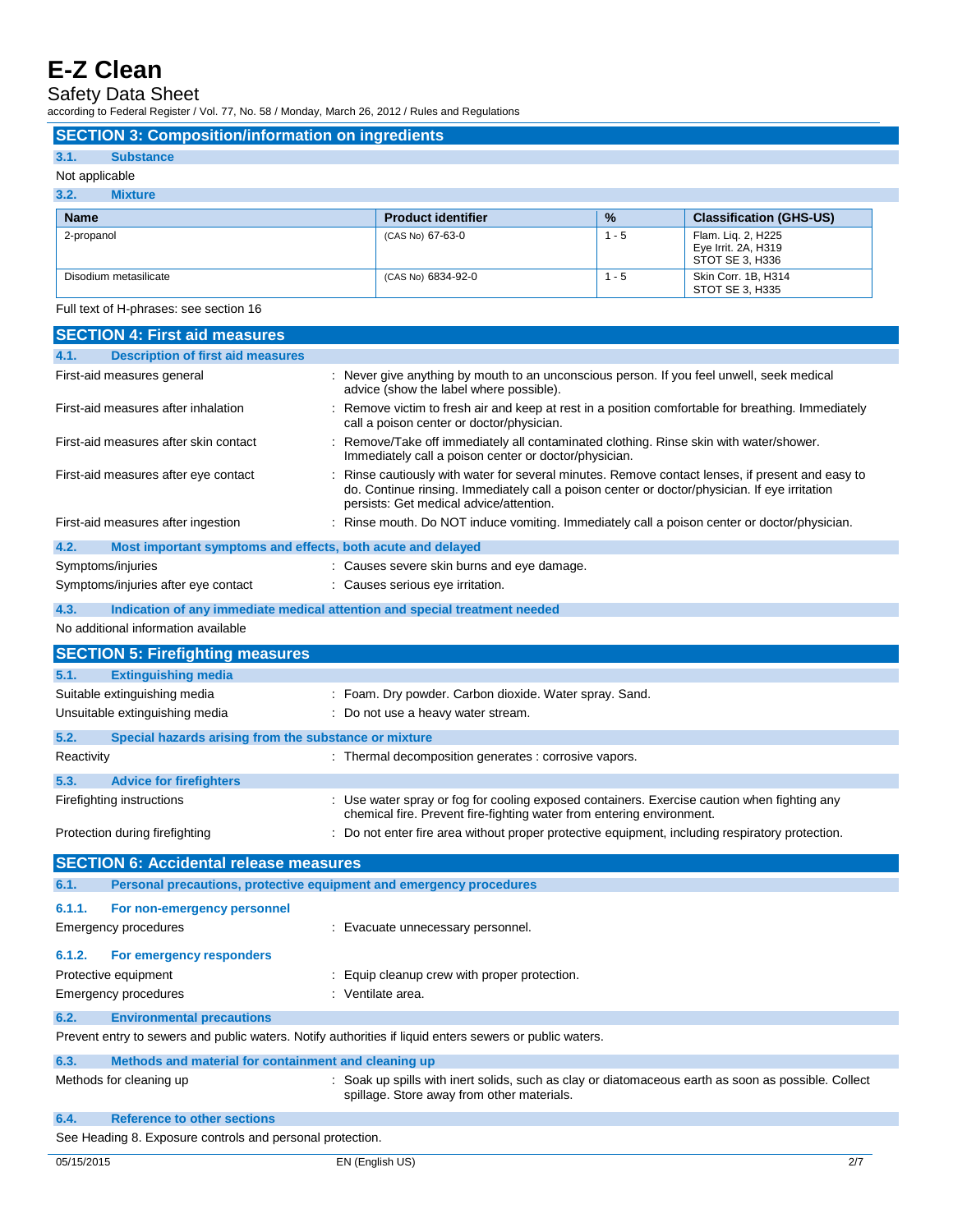Safety Data Sheet

according to Federal Register / Vol. 77, No. 58 / Monday, March 26, 2012 / Rules and Regulations

| <b>SECTION 7: Handling and storage</b>                               |                                                                                                                                                                                                                                                                                     |
|----------------------------------------------------------------------|-------------------------------------------------------------------------------------------------------------------------------------------------------------------------------------------------------------------------------------------------------------------------------------|
| <b>Precautions for safe handling</b><br>7.1.                         |                                                                                                                                                                                                                                                                                     |
| Precautions for safe handling                                        | : Wash hands and other exposed areas with mild soap and water before eating, drinking or<br>smoking and when leaving work. Provide good ventilation in process area to prevent formation<br>of vapor. Do not breathe dust/mist/spray. Avoid contact during pregnancy/while nursing. |
| Hygiene measures                                                     | : Wash hands and forearms thoroughly after handling.                                                                                                                                                                                                                                |
| 7.2.<br>Conditions for safe storage, including any incompatibilities |                                                                                                                                                                                                                                                                                     |
| Technical measures                                                   | : Comply with applicable regulations.                                                                                                                                                                                                                                               |
| Storage conditions                                                   | : Keep only in the original container in a cool, well ventilated place away from heat, hot surfaces,<br>sparks, open flame and other ignition sources. No smoking. Keep container closed when not in<br>use.                                                                        |
| Incompatible products                                                | : Strong bases. Strong acids.                                                                                                                                                                                                                                                       |
| Incompatible materials                                               | : Sources of ignition. Direct sunlight.                                                                                                                                                                                                                                             |

### **7.3. Specific end use(s)**

No additional information available

| <b>SECTION 8: Exposure controls/personal protection</b> |                                     |                           |  |
|---------------------------------------------------------|-------------------------------------|---------------------------|--|
| <b>Control parameters</b><br>8.1.                       |                                     |                           |  |
| E-Z Clean                                               |                                     |                           |  |
| <b>ACGIH</b>                                            | Not applicable                      |                           |  |
| <b>OSHA</b>                                             | Not applicable                      |                           |  |
| Disodium metasilicate (6834-92-0)                       |                                     |                           |  |
| <b>ACGIH</b>                                            | Not applicable                      |                           |  |
| <b>OSHA</b>                                             | Not applicable                      |                           |  |
| 2-propanol (67-63-0)                                    |                                     |                           |  |
| <b>ACGIH</b>                                            | ACGIH TWA (ppm)                     | 200 ppm                   |  |
| <b>ACGIH</b>                                            | ACGIH STEL (ppm)                    | 200 ppm                   |  |
| <b>ACGIH</b>                                            | Remark (ACGIH)                      | Eye & URT irr; CNS impair |  |
| <b>OSHA</b>                                             | OSHA PEL (TWA) (mg/m <sup>3</sup> ) | 980 mg/m <sup>3</sup>     |  |
| <b>OSHA</b>                                             | OSHA PEL (TWA) (ppm)                | 400 ppm                   |  |

| 8.2.<br><b>Exposure controls</b> |                                                                            |
|----------------------------------|----------------------------------------------------------------------------|
| Personal protective equipment    | : Avoid all unnecessary exposure.                                          |
|                                  |                                                                            |
| Hand protection                  | : Wear protective gloves/eye protection/face protection protective gloves. |
| Eye protection                   | : Chemical goggles or face shield.                                         |
| Skin and body protection         | : Wear suitable protective clothing.                                       |
| Respiratory protection           | : Wear appropriate mask.                                                   |
| Other information                | : Do not eat, drink or smoke during use.                                   |

## **SECTION 9: Physical and chemical properties**

| 9.1.<br>Information on basic physical and chemical properties |                            |     |
|---------------------------------------------------------------|----------------------------|-----|
| Physical state                                                | $:$ Liquid                 |     |
| Color                                                         | : Slightly yellow to green |     |
| Odor                                                          | : lemon odor               |     |
| Odor threshold                                                | : No data available        |     |
| pH                                                            | $\therefore$ 13            |     |
| Melting point                                                 | : No data available        |     |
| Freezing point                                                | : No data available        |     |
| Boiling point                                                 | $: 212 - 220$ °F           |     |
| Flash point                                                   | $\therefore$ 200 °F        |     |
| Relative evaporation rate (butyl acetate=1)                   | : No data available        |     |
| 05/15/2015                                                    | EN (English US)            | 3/7 |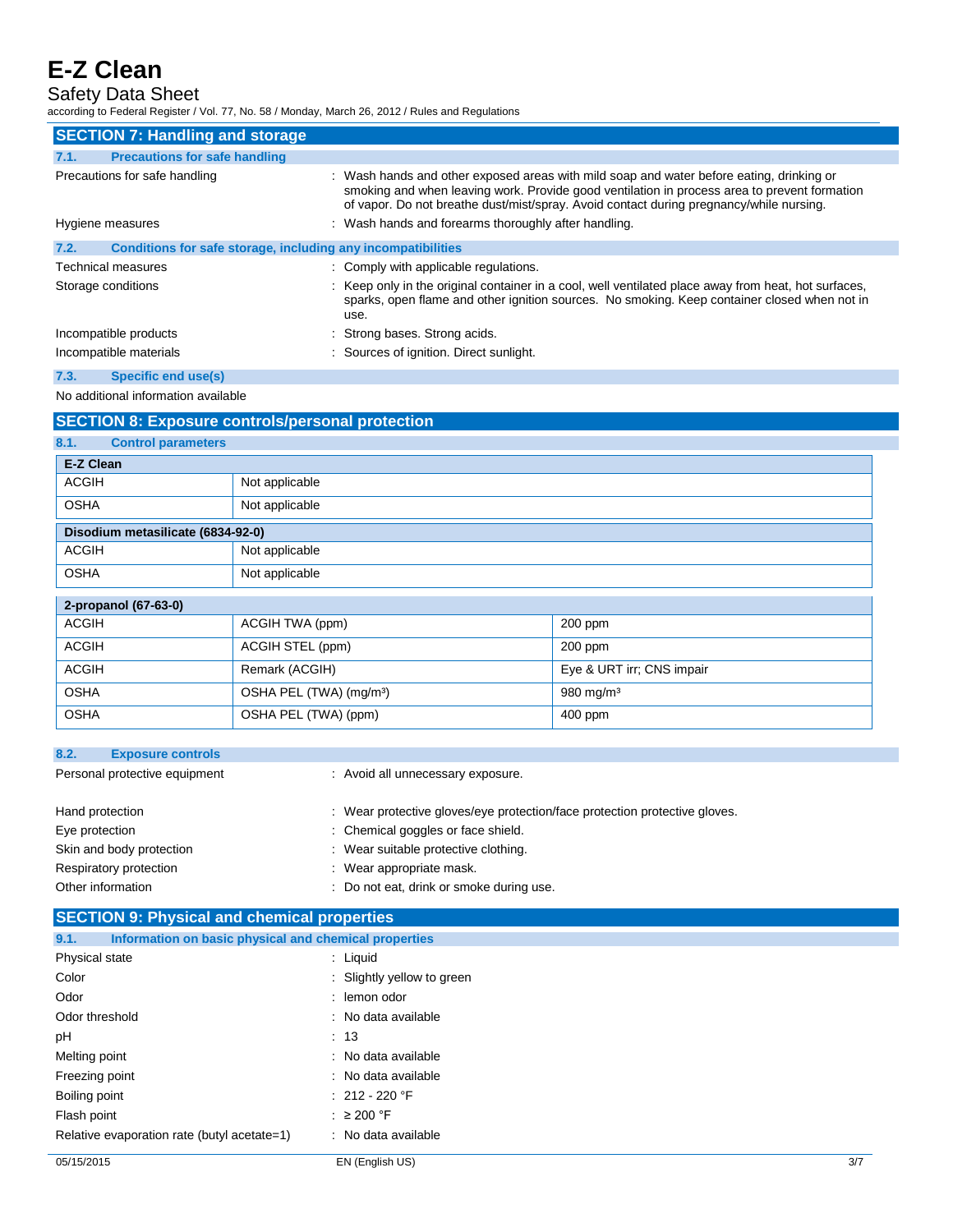Safety Data Sheet

according to Federal Register / Vol. 77, No. 58 / Monday, March 26, 2012 / Rules and Regulations

| Flammability (solid, gas)       | : No data available                                                                                                                                            |
|---------------------------------|----------------------------------------------------------------------------------------------------------------------------------------------------------------|
| <b>Explosion limits</b>         | : No data available                                                                                                                                            |
| Explosive properties            | : No data available                                                                                                                                            |
| Oxidizing properties            | : No data available                                                                                                                                            |
| Vapor pressure                  | : No data available                                                                                                                                            |
| Relative density                | : 1.04                                                                                                                                                         |
| Relative vapor density at 20 °C | : Same as water                                                                                                                                                |
| Solubility                      | : Soluble in water.<br>Water: Solubility in water of component(s) of the mixture :<br>• : > 18 g/100ml • : • : • · · 103 g/100ml • : 42 g/100ml • : 66 g/100ml |
| Log Pow                         | : No data available                                                                                                                                            |
| Log Kow                         | : No data available                                                                                                                                            |
| Auto-ignition temperature       | : No data available                                                                                                                                            |
| Decomposition temperature       | : No data available                                                                                                                                            |
| Viscosity                       | : No data available                                                                                                                                            |
| Viscosity, kinematic            | : No data available                                                                                                                                            |
| Viscosity, dynamic              | : No data available                                                                                                                                            |
|                                 |                                                                                                                                                                |

**9.2. Other information**

No additional information available

| <b>SECTION 10: Stability and reactivity</b>                                                |
|--------------------------------------------------------------------------------------------|
| <b>Reactivity</b><br>10.1.                                                                 |
| Thermal decomposition generates : corrosive vapors.                                        |
| <b>Chemical stability</b><br>10.2.                                                         |
| Stable under normal conditions. Not established.                                           |
| <b>Possibility of hazardous reactions</b><br>10.3.                                         |
| Not established.                                                                           |
| <b>Conditions to avoid</b><br>10.4.                                                        |
| Direct sunlight. Extremely high or low temperatures.                                       |
| <b>Incompatible materials</b><br>10.5.                                                     |
| Strong acids. Strong bases.                                                                |
| <b>Hazardous decomposition products</b><br>10.6.                                           |
| Fume. Carbon monoxide. Carbon dioxide. Thermal decomposition generates : corrosive vapors. |

### **SECTION 11: Toxicological information**

**11.1. Information on toxicological effects**

Acute toxicity **in the case of the contract of the contract of the contract of the contract of the contract of the contract of the contract of the contract of the contract of the contract of the contract of the contract of** 

| Disodium metasilicate (6834-92-0) |                                                                                                    |  |
|-----------------------------------|----------------------------------------------------------------------------------------------------|--|
| LD50 dermal rat                   | > 5000 mg/kg body weight (Rat; Read-across; OECD 402: Acute Dermal Toxicity)                       |  |
| 2-propanol (67-63-0)              |                                                                                                    |  |
| LD50 oral rat                     | 5045 mg/kg (Rat; OECD 401: Acute Oral Toxicity; Experimental value; 5840 mg/kg<br>bodyweight; Rat) |  |
| LD50 dermal rabbit                | 12870 mg/kg (Rabbit; Experimental value; Equivalent or similar to OECD 402; 16.4; Rabbit)          |  |
| LC50 inhalation rat (mg/l)        | 73 mg/l/4h (Rat)                                                                                   |  |
| ATE US (oral)                     | 5045.000 mg/kg body weight                                                                         |  |
| ATE US (dermal)                   | 12870.000 mg/kg body weight                                                                        |  |
| ATE US (vapors)                   | 73.000 mg/l/4h                                                                                     |  |
| ATE US (dust, mist)               | 73.000 mg/l/4h                                                                                     |  |
| Skin corrosion/irritation         | : Causes severe skin burns and eye damage.                                                         |  |
|                                   | pH: 13                                                                                             |  |
| Serious eye damage/irritation     | : Causes serious eye irritation.                                                                   |  |
|                                   | pH: 13                                                                                             |  |
| 05/15/2015                        | 4/7<br>EN (English US)                                                                             |  |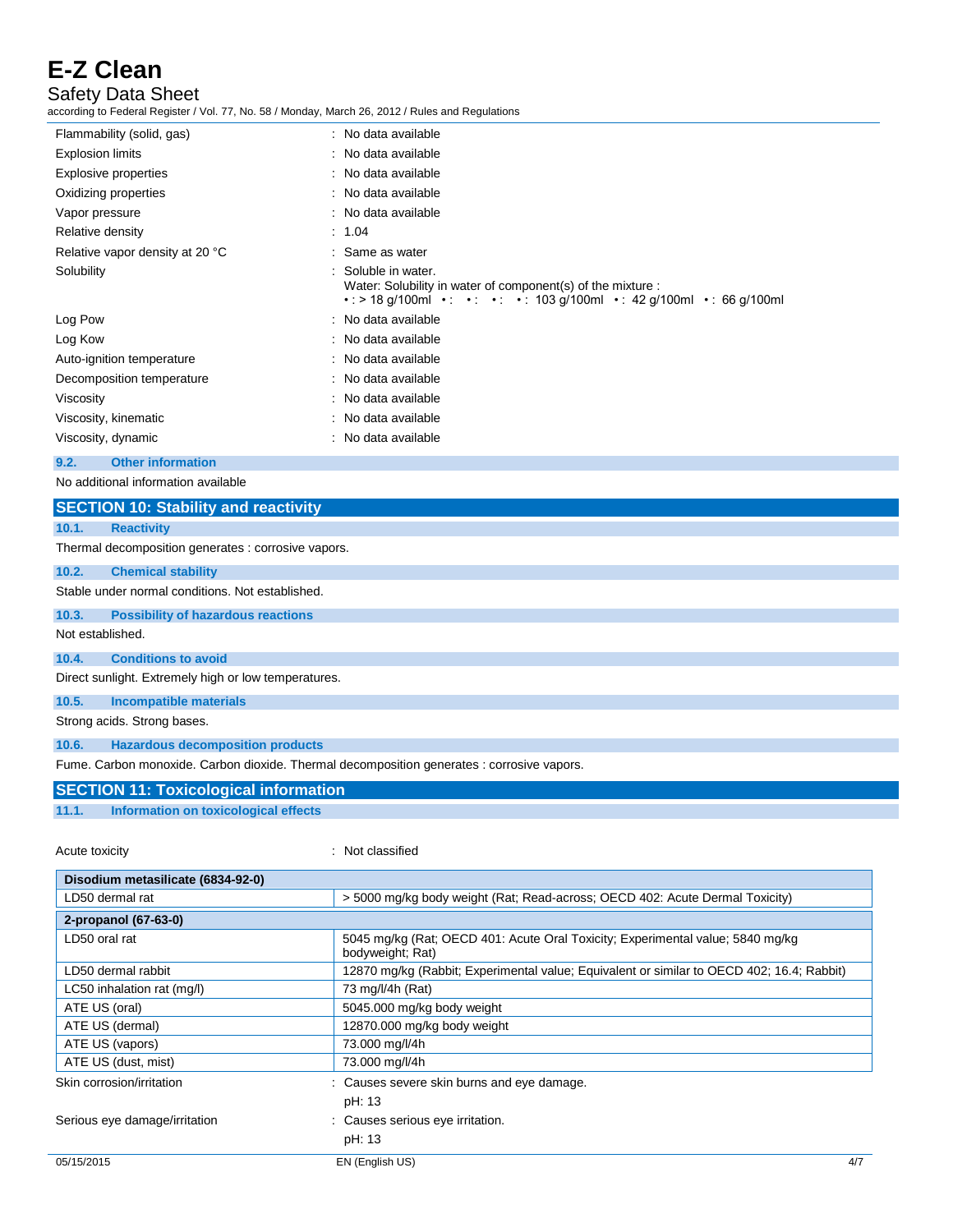Safety Data Sheet

according to Federal Register / Vol. 77, No. 58 / Monday, March 26, 2012 / Rules and Regulations

| Respiratory or skin sensitization                      | : Not classified                                                    |
|--------------------------------------------------------|---------------------------------------------------------------------|
| Germ cell mutagenicity                                 | Not classified                                                      |
| Carcinogenicity                                        | Not classified                                                      |
| 2-propanol (67-63-0)                                   |                                                                     |
| IARC group                                             | 3 - Not classifiable                                                |
| Reproductive toxicity                                  | Not classified                                                      |
| Specific target organ toxicity (single exposure)       | : Not classified                                                    |
| Specific target organ toxicity (repeated<br>exposure)  | Not classified                                                      |
| Aspiration hazard                                      | Not classified                                                      |
| Potential Adverse human health effects and<br>symptoms | : Based on available data, the classification criteria are not met. |
| Symptoms/injuries after eye contact                    | : Causes serious eye irritation.                                    |

## **SECTION 12: Ecological information**

### **12.1. Toxicity**

| Disodium metasilicate (6834-92-0) |                                                             |  |
|-----------------------------------|-------------------------------------------------------------|--|
| LC50 fish 1                       | 210 mg/l (96 h; Brachydanio rerio)                          |  |
| EC50 Daphnia 1                    | 216 mg/l (96 h; Daphnia magna; GLP)                         |  |
| LC50 fish 2                       | 2320 mg/l (96 h; Gambusia affinis)                          |  |
| EC50 Daphnia 2                    | 632 mg/l (96 h; Lymnaea sp.)                                |  |
| Threshold limit algae 1           | 207 mg/l (72 h; Scenedesmus subspicatus; GLP)               |  |
| 2-propanol (67-63-0)              |                                                             |  |
| LC50 fish 1                       | 4200 mg/l (96 h; Rasbora heteromorpha; Flow-through system) |  |
| EC50 Daphnia 1                    | 10000 mg/l (48 h; Daphnia magna)                            |  |
| LC50 fish 2                       | 9640 mg/l (96 h; Pimephales promelas; Lethal)               |  |
| EC50 Daphnia 2                    | 13299 mg/l (48 h; Daphnia magna)                            |  |
| Threshold limit algae 1           | > 1000 mg/l (72 h; Scenedesmus subspicatus; Growth rate)    |  |
| Threshold limit algae 2           | 1800 mg/l (72 h; Algae; Cell numbers)                       |  |

## **12.2. Persistence and degradability**

| E-Z Clean                                 |                                                                                                                                                                           |  |
|-------------------------------------------|---------------------------------------------------------------------------------------------------------------------------------------------------------------------------|--|
| Persistence and degradability             | Not established.                                                                                                                                                          |  |
| Disodium metasilicate (6834-92-0)         |                                                                                                                                                                           |  |
| Persistence and degradability             | Biodegradability: not applicable. No (test)data on mobility of the substance available. Not<br>established.                                                               |  |
| Biochemical oxygen demand (BOD)           | Not applicable                                                                                                                                                            |  |
| Chemical oxygen demand (COD)              | Not applicable                                                                                                                                                            |  |
| <b>ThOD</b>                               | Not applicable                                                                                                                                                            |  |
| BOD (% of ThOD)                           | Not applicable                                                                                                                                                            |  |
| 2-propanol (67-63-0)                      |                                                                                                                                                                           |  |
| Persistence and degradability             | Readily biodegradable in water. Biodegradable in the soil. Biodegradable in the soil under<br>anaerobic conditions. No (test)data on mobility of the substance available. |  |
| Biochemical oxygen demand (BOD)           | 1.19 g $O_2$ /g substance                                                                                                                                                 |  |
| Chemical oxygen demand (COD)              | 2.23 g O <sub>2</sub> /g substance                                                                                                                                        |  |
| <b>ThOD</b>                               | 2.40 g O <sub>2</sub> /g substance                                                                                                                                        |  |
| BOD (% of ThOD)                           | 0.49 % ThOD                                                                                                                                                               |  |
| <b>Bioaccumulative potential</b><br>12.3. |                                                                                                                                                                           |  |
| E-Z Clean                                 |                                                                                                                                                                           |  |
| Bioaccumulative potential                 | Not established.                                                                                                                                                          |  |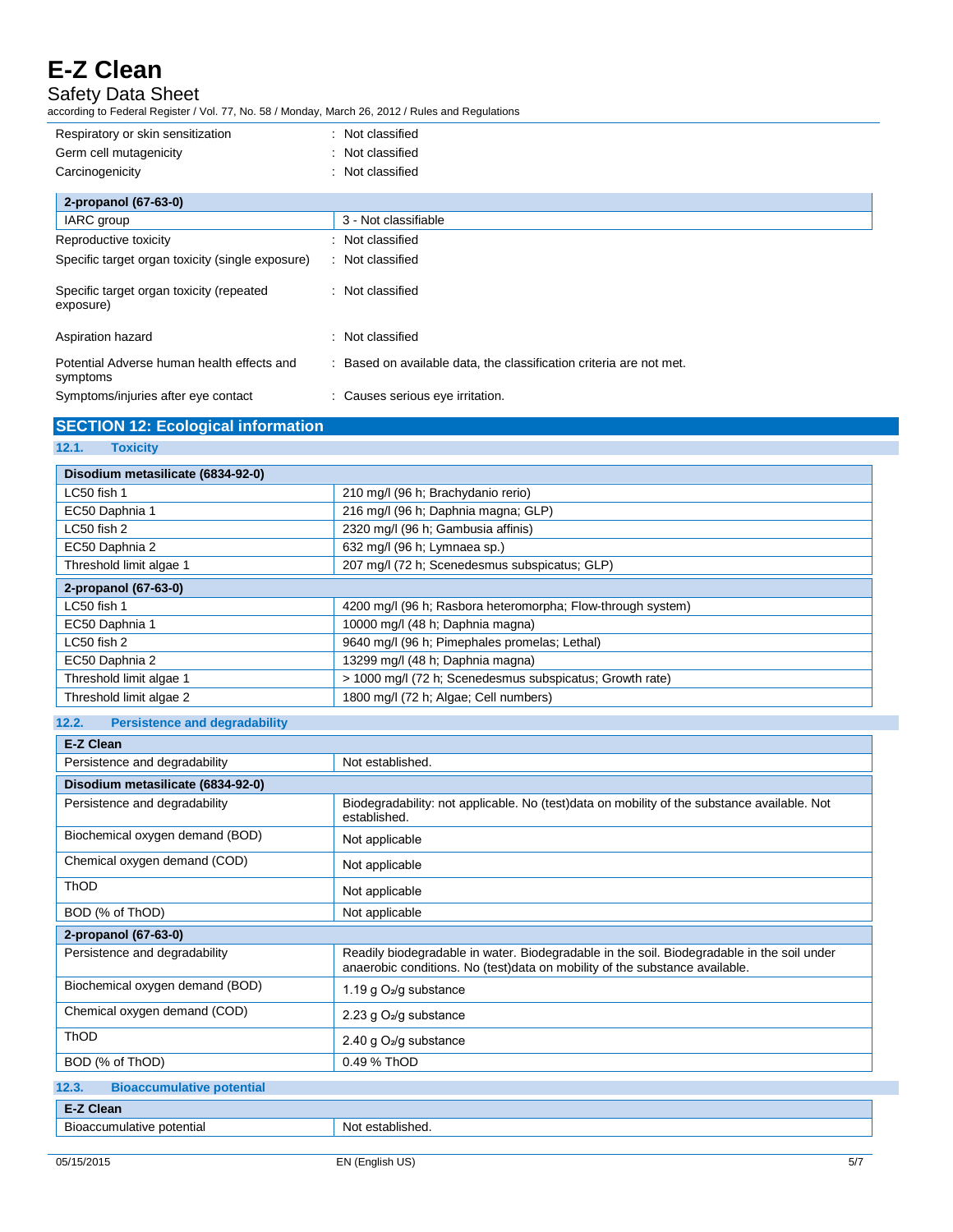## Safety Data Sheet

according to Federal Register / Vol. 77, No. 58 / Monday, March 26, 2012 / Rules and Regulations

| Disodium metasilicate (6834-92-0)                                                                                     |                                                                                          |  |
|-----------------------------------------------------------------------------------------------------------------------|------------------------------------------------------------------------------------------|--|
| Bioaccumulative potential                                                                                             | Bioaccumulation: not applicable. Not established.                                        |  |
| 2-propanol (67-63-0)                                                                                                  |                                                                                          |  |
| Log Pow                                                                                                               | 0.05 (Experimental value)                                                                |  |
| Bioaccumulative potential                                                                                             | Low potential for bioaccumulation (Log Kow $<$ 4).                                       |  |
| 12.4.<br><b>Mobility in soil</b>                                                                                      |                                                                                          |  |
| 2-propanol (67-63-0)                                                                                                  |                                                                                          |  |
| Surface tension                                                                                                       | 0.021 N/m (25 °C)                                                                        |  |
| <b>Other adverse effects</b><br>12.5.                                                                                 |                                                                                          |  |
| Effect on the global warming                                                                                          | : No known ecological damage caused by this product.                                     |  |
| Other information                                                                                                     | : Avoid release to the environment.                                                      |  |
| <b>SECTION 13: Disposal considerations</b>                                                                            |                                                                                          |  |
| 13.1.<br><b>Waste treatment methods</b>                                                                               |                                                                                          |  |
| Waste disposal recommendations                                                                                        | : Dispose in a safe manner in accordance with local/national regulations. Dispose of     |  |
|                                                                                                                       | contents/container in accordance with local/regional/national/international regulations. |  |
| Ecology - waste materials                                                                                             | : Avoid release to the environment.                                                      |  |
| <b>SECTION 14: Transport information</b>                                                                              |                                                                                          |  |
| <b>Department of Transportation (DOT)</b>                                                                             |                                                                                          |  |
| In accordance with DOT                                                                                                |                                                                                          |  |
| Not regulated for transport                                                                                           |                                                                                          |  |
| <b>Additional information</b>                                                                                         |                                                                                          |  |
| Other information                                                                                                     | : No supplementary information available.                                                |  |
|                                                                                                                       |                                                                                          |  |
| <b>ADR</b>                                                                                                            |                                                                                          |  |
| No additional information available                                                                                   |                                                                                          |  |
| <b>Transport by sea</b>                                                                                               |                                                                                          |  |
| No additional information available                                                                                   |                                                                                          |  |
|                                                                                                                       |                                                                                          |  |
| <b>Air transport</b>                                                                                                  |                                                                                          |  |
| No additional information available                                                                                   |                                                                                          |  |
| <b>SECTION 15: Regulatory information</b>                                                                             |                                                                                          |  |
| <b>15.1. US Federal regulations</b>                                                                                   |                                                                                          |  |
| Disodium metasilicate (6834-92-0)                                                                                     |                                                                                          |  |
| Not listed on the United States TSCA (Toxic Substances Control Act) inventory                                         |                                                                                          |  |
| 2-propanol (67-63-0)                                                                                                  |                                                                                          |  |
| Listed on the United States TSCA (Toxic Substances Control Act) inventory<br>Listed on United States SARA Section 313 |                                                                                          |  |
| 15.2. International regulations                                                                                       |                                                                                          |  |
| <b>CANADA</b><br>No additional information available                                                                  |                                                                                          |  |
| <b>EU-Regulations</b><br>No additional information available                                                          |                                                                                          |  |
| Classification according to Regulation (EC) No. 1272/2008 [CLP]<br>No additional information available                |                                                                                          |  |
| Classification according to Directive 67/548/EEC [DSD] or 1999/45/EC [DPD]<br>Not classified                          |                                                                                          |  |